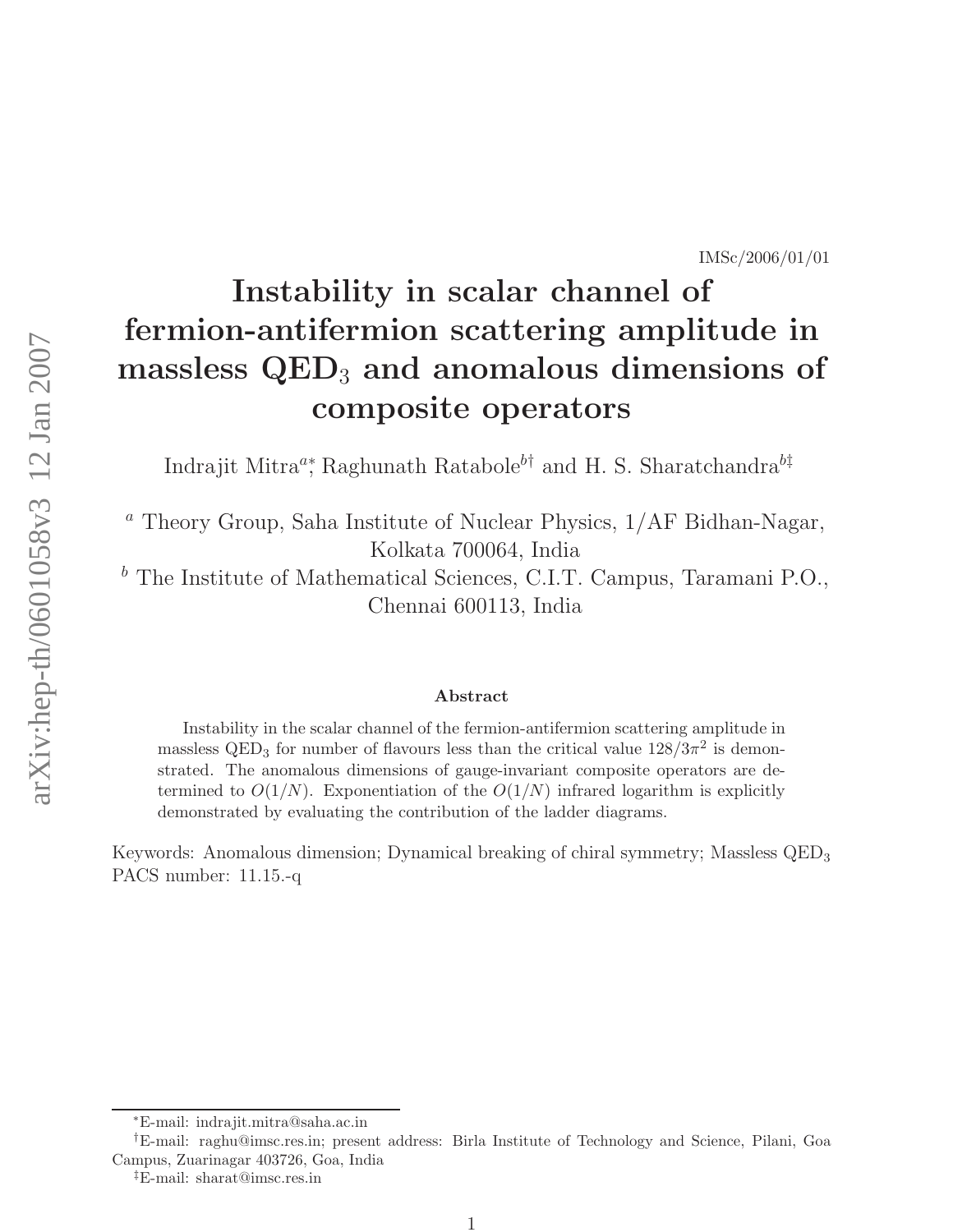Massless  $QED_3$  provides a theoretical laboratory for studying infrared  $(IR)$  divergences, and for investigating dynamical breaking of chiral symmetry [1, 2, 3, 4, 5, 6, 7, 8]. It has also emerged as a leading paradigm for understanding the pseudogap phase of cuprate superconductors [9, 10]. Lattice simulations of this theory also form an active area of research [11, 12]. Recently, we have obtained a rather detailed understanding of the IR behaviour of this theory [13, 14, 15]. For a particular value of the gauge parameter in a non-local gauge [16, 17, 18, 19, 20], the IR behaviour is of a conformal field theory with canonical dimension for the fermion but a scale dimension one for the photon [13]. This value of the gauge parameter is fixed at each order in  $1/N$  (N being the number of fermion flavours). For other values of the gauge parameter in this non-local gauge, the IR behaviour is again a conformal field theory, but with an anomalous dimension of the fermion which is linear in the gauge parameter, and can take arbitrary values. In the usual local gauge, the fermion correlation functions are exponentially damped in the IR, as if a mass gap is present. However, this is only a gauge artifact and illustrates the pitfalls involved in summing the severe IR divergences of the perturbation theory [14].

This emphasizes the need to study the IR behaviour of gauge-invariant correlation functions, as they correspond to physical observables. The simplest such objects are the Green functions involving only photons. They have a power law behaviour in the IR, as per a scale dimension two (in contrast to the canonical dimension 3/2) for the field strength  $F_{\mu\nu}(x)$ . Another class of objects, which can be related to experiments which probe single fermions, are the correlations of gauge-invariant dressed fermions. We have argued in Ref. [15] that only the isotropic (in Euclidean space-time) dressing is relevant, and with this dressing, the fermion correlations have again a power law behaviour but with a negative anomalous dimension.

There is another class of correlations that are directly relevant to the experiments. These are the response functions of  $QED<sub>3</sub>$  [21] corresponding to correlations of gauge-invariant composite operators of the form  $\psi(x)\Gamma\psi(x)$ , where the matrix Γ is any element of the algebra of gamma-matrices. We address their IR behaviour in this paper. We will first perform an  $O(1/N)$  calculation which will give an IR logarithm, heralding an anomalous dimension for the composite operator. We will then explicitly demonstrate how the ladder diagrams lead to an exponentiation of this IR logarithm.<sup>1</sup>

A crucial issue in  $QED<sub>3</sub>$  is dynamical breaking of chiral symmetry and the critical number of flavours below which this takes place [4, 5, 6, 7, 8]. It is always very difficult to calculate the condensate  $\langle \bar{\psi}\psi \rangle$ . There are different claims for the critical number of flavours  $N_c$ , ranging from  $N_c = 1$  to  $N_c = 4$ .<sup>2</sup> In the course of our analysis, we calculate the fermion-antifermion scattering amplitude<sup>3</sup> in the scalar channel for vanishing total energymomentum. We demonstrate instability in the vacuum in which this scattering amplitude is calculated, for number of flavours less than the critical value  $N_c = 128/3\pi^2$ . Our calculation is important for the following reasons. Firstly, we need only ladder diagrams and not selfconsistent solution of the gap equation. Secondly, we relate the instability to a robust physical mechanism: an attractive inverse-square potential (with momentum variables in

<sup>&</sup>lt;sup>1</sup>The anomalous dimensions for the cases  $\Gamma = 1$  and  $\Gamma = \gamma_5$  in the ladder approximation were also addressed in Ref. [22]. The result is discussed Ref. [23].

 ${}^{2}$ For a review, see, for example, Ref. [24].

<sup>&</sup>lt;sup>3</sup>The fermion-antifermion scattering amplitude was also considered in Ref. [25].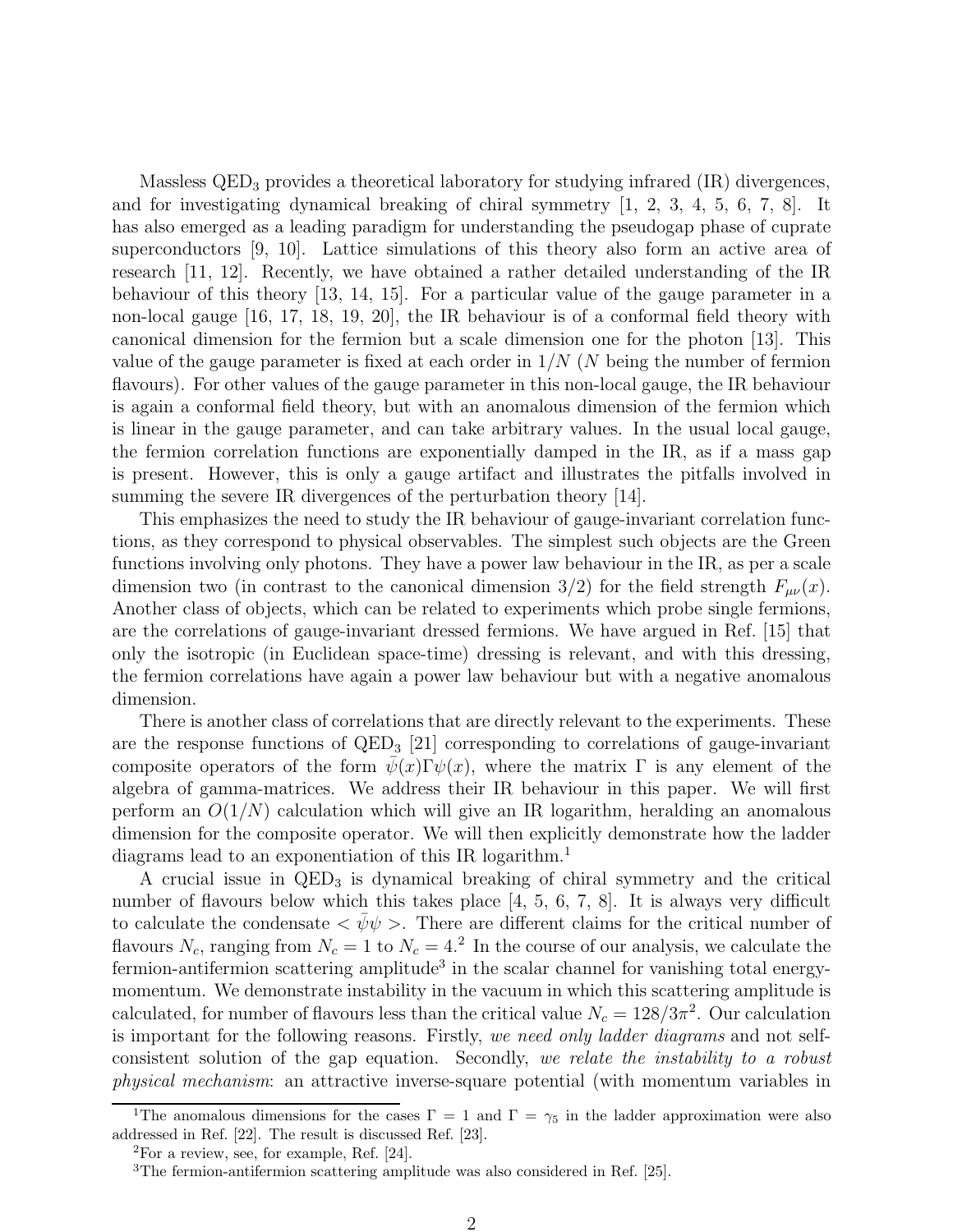

Figure 1: (A) The correlation function  $<\bar{\psi}(x)\Gamma\psi(x)\psi_\alpha(y)\bar{\psi}_\beta(z) >$  in momentum space (the figure is for  $\Gamma = 1$ ). (B) The  $O(1/N)$  contribution.

the place of coordinate variables) arising from the masslessness of the fermions and the feature that the small-momentum behaviour of the photon propagator is inversely linear.

Let us consider (the Fourier transform of) the correlation function  $\langle \psi(x)\Gamma\psi(x)\psi_\alpha(y)\bar\psi_\beta(z)\rangle$ (see Fig. 1A). This correlation is gauge-dependent, but from it, one can extract the (gaugeinvariant) anomalous dimension of the composite operator  $\psi \Gamma \psi$ , as follows.

The  $O(1/N)$  contribution to this correlation function, as shown in Fig. 1B, is given by

$$
\int \frac{d^3k}{(2\pi)^3} \ e\gamma_\sigma \frac{1}{\n{\psi} + \n{\psi} + \n{\psi}} \Gamma \frac{1}{\n{\psi} + \n{\psi}} \ e\gamma_\rho \frac{\delta_{\sigma\rho} - \xi k_\sigma k_\rho / k^2}{k^2 + \mu k} \tag{1}
$$

with  $\mu = Ne^2/8$  (for N four-component spinors). Here we have used the photon propagator [13] in the 1/N expansion (in which there is a resummation of chains of one-loop vacuum polarization diagrams on every photon propagator) with a non-local gauge-fixing term.<sup>4</sup> This non-local gauge ensures that the IR behaviour of the propagator is inversely linear in momentum for arbitrary value of the gauge parameter  $\xi$ . The value of the gauge parameter can then be fixed to each order in  $1/N$  such that the IR logarithms are absent in the fermion self-energy and in other Green functions of elementary fields [13]. This choice of  $\xi$ will simplify the ladder diagrams, to be considered later in this paper.

We will now follow the calculation of Appendix A of Ref. [13]. Choose  $l_{\mu} = \rho L_{\mu}$  and  $q_{\mu} = \rho Q_{\mu}$ . Also let  $k_{\mu} = \rho K_{\mu}$ . Then the integral equals

$$
e^2 \int \frac{d^3 K}{(2\pi)^3} \gamma_\sigma \frac{1}{L + \mathcal{Q} + K} \Gamma \frac{1}{L + K} \gamma_\rho \frac{\delta_{\sigma\rho} - \xi K_\sigma K_\rho / K^2}{\rho K^2 + \mu K}.
$$
 (2)

For  $\rho \to 0$ , with  $L_{\mu}$  and  $Q_{\mu}$  of  $O(1)$ , this is IR finite but logarithmically ultraviolet (UV) divergent. Letting the divergent part be  $C \ln \rho$ , the coefficient C can be obtained by the action of  $[\rho(d/d\rho)]_{\rho=0}$  on the last expression (it is convenient to replace K by  $k/\rho$  before setting  $\rho = 0$ :

$$
C = -e^2 \int \frac{d^3k}{(2\pi)^3} \ \gamma_\sigma \frac{k}{k^2} \Gamma \frac{k}{k^2} \gamma_\rho \frac{\delta_{\sigma\rho} - \xi k_\sigma k_\rho / k^2}{(k+\mu)^2} \,. \tag{3}
$$

<sup>&</sup>lt;sup>4</sup>The gauge-fixing term is given by Eq. (25) of Ref. [14]. The gauge parameter  $\alpha$  of Ref. [14] is related to the gauge parameter  $\xi$  of the present paper and of Ref. [13] by  $\alpha = 1 - \xi$ .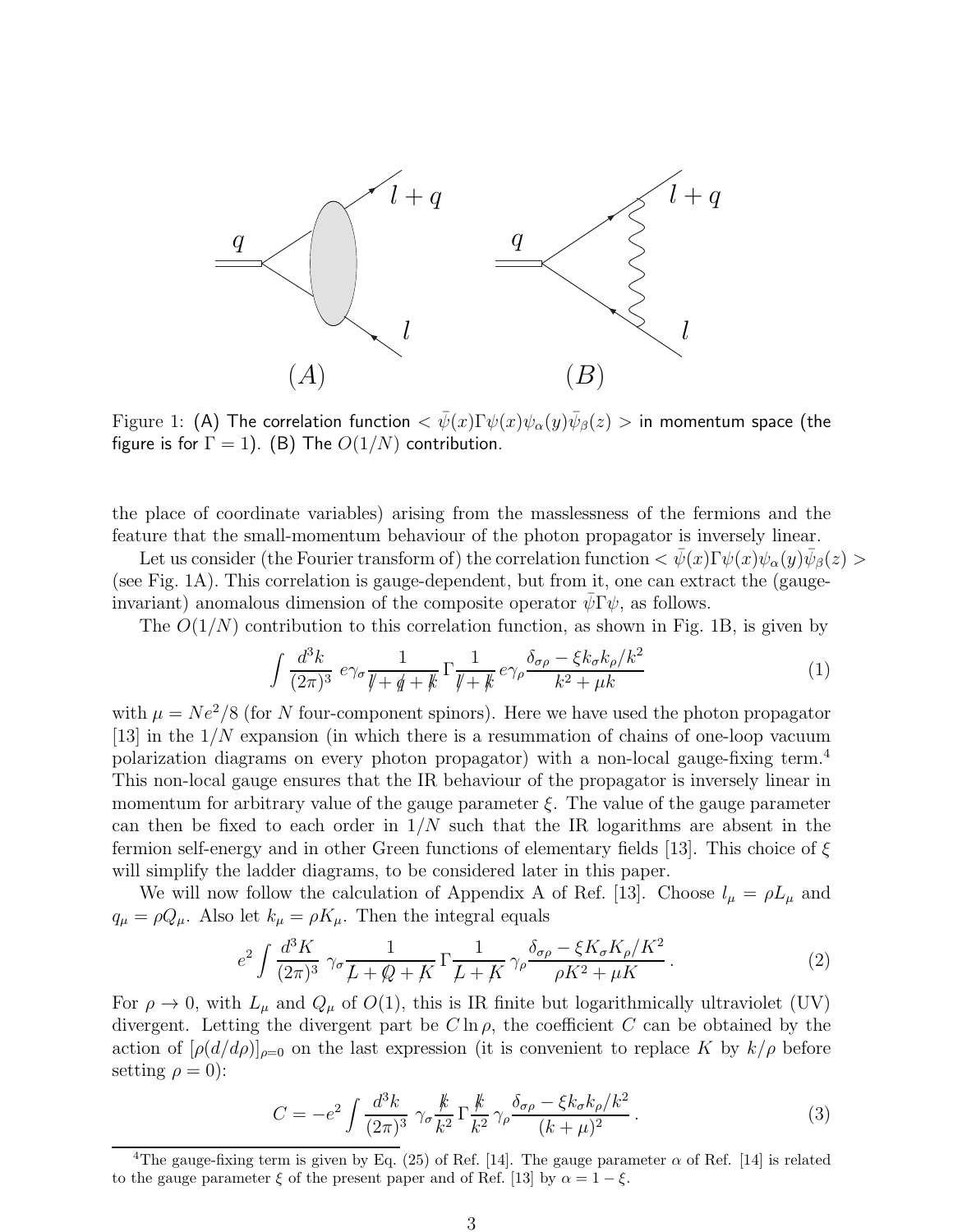

Figure 2: Ladder diagrams contributing to the correlation function.

In the numerator, the part proportional to  $\xi$  equals  $-\xi k^2\Gamma$ . Writing the other part as  $k_{\mu}k_{\nu}\gamma_{\sigma}\gamma_{\mu}\Gamma\gamma_{\nu}\gamma_{\sigma}$ , we replace  $k_{\mu}k_{\nu}$  by  $\frac{1}{3}k^2\delta_{\mu\nu}$ . Now consider two types of vertices [21]:

$$
\gamma_{\sigma}\gamma_{\mu}\Gamma\gamma_{\mu}\gamma_{\sigma} = \kappa\Gamma\tag{4}
$$

with  $\kappa = 9$  if  $\Gamma$  commutes or anticommutes with all the three gamma-matrices, and  $\kappa = 1$ if Γ anticommutes with one or two of the gamma-matrices and commutes with the rest. Thus the numerator equals  $k^2(\frac{1}{3})$  $\frac{1}{3}\kappa - \xi$ ) Γ, and on doing the angular integration,

$$
C = -\frac{4}{\pi^2 N} \left( \frac{1}{3} \kappa - \xi \right) \Gamma \,. \tag{5}
$$

Now, if we choose the value  $\xi = 1/3$  for which the  $O(1/N)$  logarithmic divergence in the fermion self-energy is absent [13], the coefficient of  $\Gamma$  in C gives the anomalous dimension of the composite operator  $\bar{\psi} \Gamma \psi$ .<sup>5</sup> Thus for the vertices with  $\kappa = 9$ , the composite operator (for example,  $\psi \psi$ ) has an anomalous dimension

$$
\eta = -\frac{32}{3\pi^2 N},\tag{6}
$$

while for the vertices with  $\kappa = 1$ , the composite operator does not have an anomalous dimension. Our result agrees with that of Ref. [21]. The apparent discrepancy of a factor of −2 between Eq. (6) and the result of Ref. [21] is merely due to difference in the definition of anomalous dimension. In particular, the authors of Ref. [21] consider the dependence of  $\langle \psi(x) \Gamma \psi(x) \psi(y) \Gamma \psi(y) \rangle$  on the external momentum, and this correlation has two factors of the wave-function renormalization  $Z_{\bar{\psi}\Gamma\psi}$  instead of *one* factor as in our correlation. It is to be noted that we have obtained the anomalous dimension by performing a one-loop calculation, instead of the two-loop calculation of Ref. [21].

The anomalous dimension was heralded by the appearance of an IR ( $\rho \rightarrow 0$ ) logarithm in external momenta. In order to address the exponentiation of this logarithm, we consider the contribution of the ladder diagrams (see Fig. 2). We choose to work with the special gauge parameter  $\xi_0$  of our non-local gauge for which the logarithmic terms are absent at all orders in the fermion self-energy and in other Green functions of the elementary fields  $\psi$ ,  $\bar{\psi}$  and  $A_{\mu}$ . Then the full fermion propagator has the behaviour of the free propagator  $1/k$ , and the

<sup>5</sup>This follows from the application of the Callan-Symanzik equation to the correlation function under consideration; see Ref. [26] for a similar situation.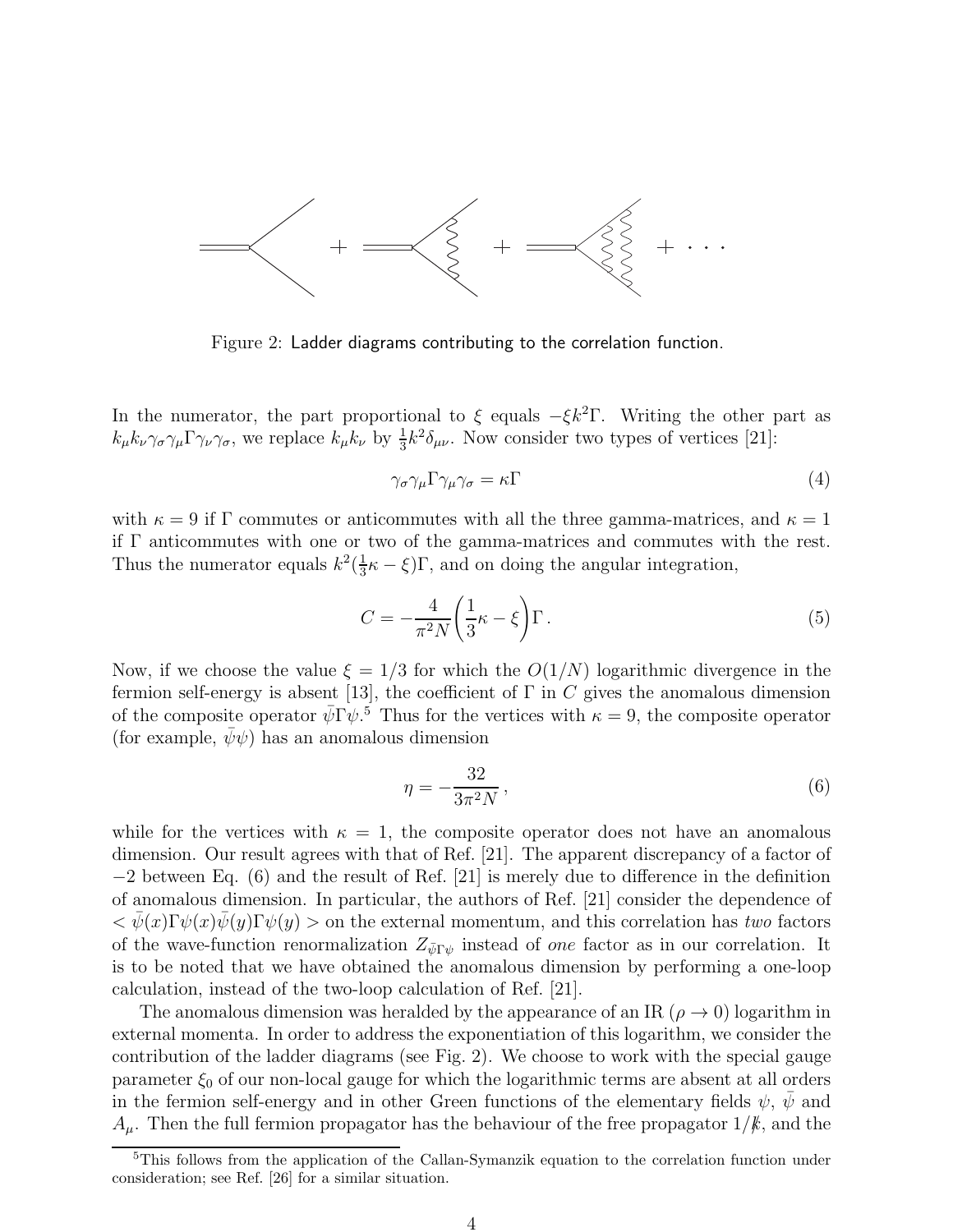

Figure 3: The n-loop ladder diagram: the spinor algebra is drastically simplified for  $q=0$ .

full vertex  $e\gamma_\mu$ , when all the momenta are small. Therefore, keeping only the bare fermion propagators and the bare vertices in Fig. 2 is justified. Moreover, we will demonstrate the exponentiation of only the lowest order contribution to the anomalous dimension. So we will not consider the diagrams with crossed photons, which will contribute at higher orders in  $1/N$ .

Power counting of the subdiagrams shows that there are no UV divergences. We are interested in the IR behaviour. We will also consider the case  $q = 0$ . To extract the anomalous dimension of the composite operator, we need the correlation function at non-exceptional and Euclidean external momenta. There is a possibility of additional IR divergences at exceptional values. However, we consider this case as there is an enormous simplification in the spinor algebra, so that the power law in the IR comes out in a simple and straightforward way.

We take  $\Gamma$  to commute or anticommute with all the gamma-matrices, which is the case for which we obtained a log divergence in our one-loop calculation. Now from the  $l_1$ -loop in Fig. 3, we get the spinor factors

$$
e^2 \gamma_\mu J_1 J_1 \gamma_\nu (\delta_{\mu\nu} - \xi_0 (l_1 - l_2)_\mu (l_1 - l_2)_\nu / (l_1 - l_2)^2) = e^2 (3 - \xi_0) l_1^2. \tag{7}
$$

As four gamma-matrices are involved, this contribution is insensitive to our sign convention and the choice of the action. Similar simplification occurs for each of the loops of Fig. 3. Thus, all spinor dependence is absent, as if the fermion is replaced with a scalar. We get a contribution

$$
(e^{2}(3-\xi_{0}))^{n} \int \frac{d^{3}l_{1}}{(2\pi)^{3}l_{1}^{2}} \int \frac{d^{3}l_{2}}{(2\pi)^{3}l_{2}^{2}} \cdots \int \frac{d^{3}l_{n}}{(2\pi)^{3}l_{n}^{2}} \frac{1}{\mu|\vec{l}_{1}-\vec{l}_{2}|} \frac{1}{\mu|\vec{l}_{2}-\vec{l}_{3}|} \cdots \frac{1}{\mu|\vec{l}_{n}-\vec{l}|}, \qquad (8)
$$

from n ladders, where we have kept the leading IR behaviour of the photon propagator, and presumed a cut-off in the UV for each integration. Integration over  $l_1$  leads to  $\sim \ln l_2$ for small  $l_2$  (this is because  $l_2$  serves as the IR cutoff for an otherwise log divergent  $l_1$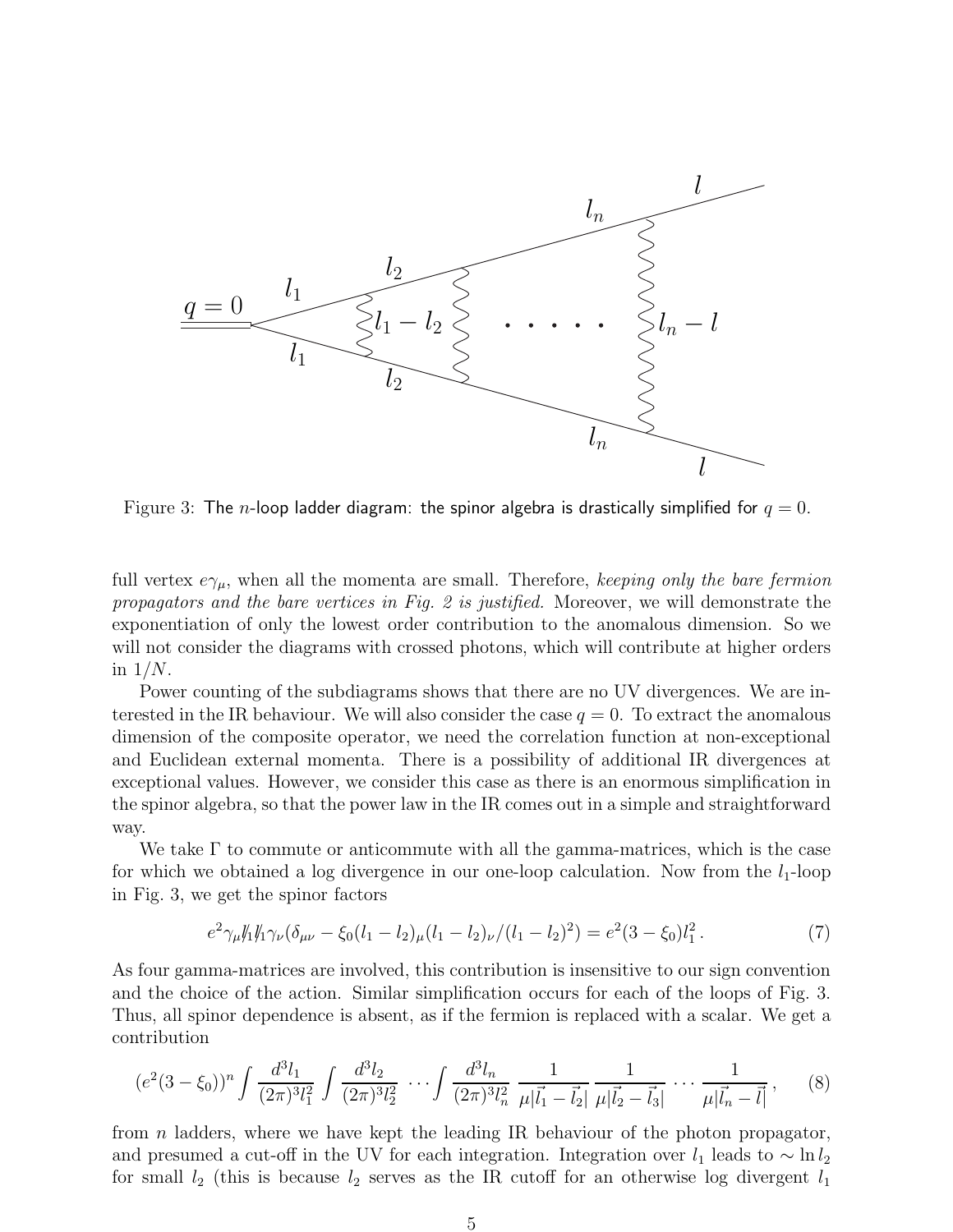

Figure 4: Integral equation for the fermion-antifermion scattering amplitude in the ladder approximation (and at vanishing total energy-momentum).

integration). This when fed into the  $l_2$  integration, gives  $\sim d(\ln l_2) \ln l_2$  with an IR cutoff l<sub>3</sub>, which is ~  $\frac{1}{2!}(\ln l_3)^2$ . Continuing in this way, the n-loop integration of Fig. 3 gives a contribution  $\sim \frac{1}{n}$  $\frac{1}{n!}(\ln l)^n$ . A sum over the number of ladders n, as in Fig. 2, then gives a power in the fermion momentum l, namely,  $\exp[c(e^2/\mu)(3-\xi_0)\ln l] = l^{c(e^2/\mu)(3-\xi_0)}$ , where c is a numerical factor. This argument thus suggests an anomalous dimension for composite operators like  $\psi \psi$ .

It should be noted that it is the logarithm from the  $l_1$ -loop which eventually gets exponentiated. The vertex in the  $l_1$ -loop is not a  $\psi A \psi$  vertex, and so our proof [13] of absence of anomalous dimension for Green functions involving *elementary* fields in the gauge  $\xi = \xi_0$ does not apply for this correlation function.

We now analyse this situation using an integral equation. Let us consider the kernel  $I(\vec{l}, \vec{l}')$  depicted in Fig. 4. By joining the l' lines, we can recover the correlation function considered earlier. We have

$$
I(\vec{l}, \vec{l}') = \frac{1}{|\vec{l} - \vec{l}'|} + \lambda \int d^3 l'' \frac{1}{l''^2} \frac{I(\vec{l}'', \vec{l}')}{|\vec{l} - \vec{l}''|}
$$
(9)

where

$$
\lambda = \frac{e^2}{(2\pi)^3 \mu} (3 - \xi_0).
$$
 (10)

Eq. (9) clearly holds for the case when the l' lines are joined to give a  $\bar{\psi}\psi$  vertex (that is,  $\Gamma = 1$ ), which carries zero spin. Thus, Eq. (9) is for the scalar channel of the fermionantifermion scattering amplitude. We may convert this integral equation into a differential equation by operating on it with  $\nabla_i^2$ :

$$
\left(\nabla_l^2 + \frac{4\pi\lambda}{l^2}\right)I(\vec{l}, \vec{l}') = -4\pi\delta^{(3)}(\vec{l} - \vec{l}').\tag{11}
$$

This means that  $I(\vec{l}, \vec{l}')$  is a propagator (Green function) for the three-dimensional Schrödinger equation (with momentum variables in the place of coordinate variables) with the potential  $V(\vec{l}) = -4\pi\lambda/l^2$ . As  $\lambda > 0$  ( $\xi_0$  being 1/3) for us, this is an attractive inverse square potential. This is a well-studied problem in quantum mechanics [27], and has unusual properties due to exact scale invariance. We will return to this connection a little later.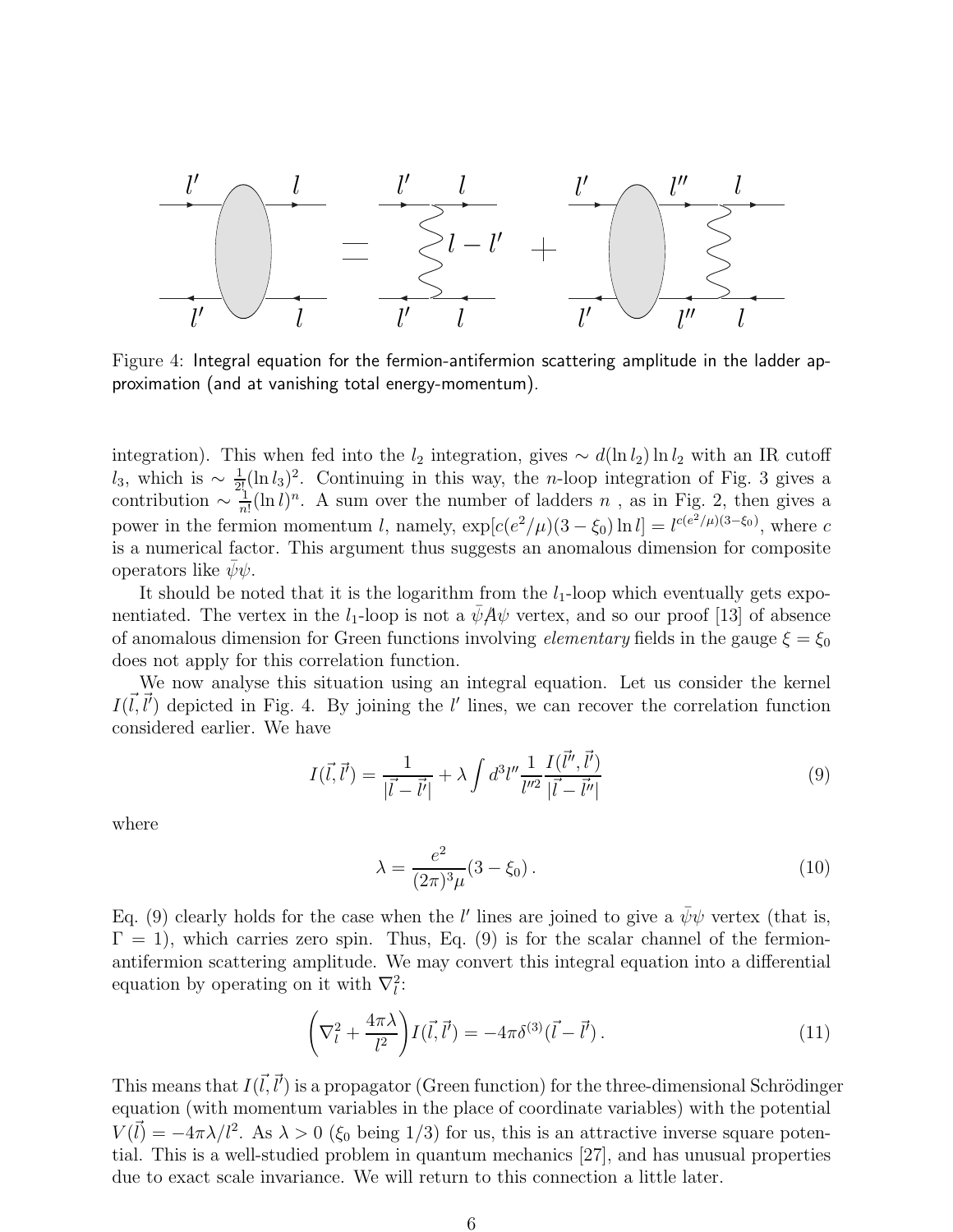The Green function can be determined using standard techniques [28]. The "radial" part  $f_L(l, l')$  for the channel with angular momentum L satisfies

$$
\frac{1}{l}\frac{d^2}{dl^2}(lf_L) - \frac{L(L+1) - 4\pi\lambda}{l^2}f_L = -\frac{4\pi}{l^2}\delta(l-l').
$$
\n(12)

Note that the the  $\lambda$ -containing term (with  $\lambda > 0$ ) provides a centripetal attraction in contrast to the centrifugal repulsion provided by the angular momentum. The radial equation (for  $l \neq l'$ ) has the two power law solutions:

$$
l^{-\frac{1}{2}\pm\alpha}, \ \alpha = \sqrt{\left(L + \frac{1}{2}\right)^2 - 4\pi\lambda}.
$$
 (13)

If  $4\pi\lambda < 1/4$  (which is true when the number of flavours  $N > N_c = (16/\pi^2)(3 - \xi_0)$ ),  $\alpha$  is real for each of  $L = 0, 1, 2, \cdots$ . Now the boundary conditions on  $f_L(l, l')$  follows from the IR and UV finiteness of of the integral on the right-hand side of Eq. (9):  $\lim_{l\to 0} l f_L(l, l') =$ 0 and  $\lim_{l\to\infty} f_L(l, l') = 0$ . Also,  $f_L(l, l') = f_L(l', l)$ . Therefore, we have  $f_L(l, l') =$  $Cl_{<}^{-1/2+\alpha} l_{>}^{-1/2-\alpha}$ , where  $l_{<} (l_{>} )$  is the smaller (larger) of l and l', and C is determined from the effect of the delta function in Eq. (12). Thus, the solution for the Green function is obtained as

$$
I(\vec{l}, \vec{l}') = \sum_{L=0}^{\infty} \sum_{M=-L}^{L} \frac{2\pi}{\sqrt{(L+\frac{1}{2})^2 - 4\pi\lambda}} \frac{1}{\sqrt{l_{\leq l_{>}}}} \left(\frac{l_{\leq}}{l_{>}}\right)^{\sqrt{(L+\frac{1}{2})^2 - 4\pi\lambda}} Y_{LM}^*(\theta', \phi') Y_{LM}(\theta, \phi), \quad (14)
$$

where  $(\theta, \phi)$  and  $(\theta', \phi')$  are the angular variables for  $\vec{l}$  and  $\vec{l}'$  respectively.

For the quantum mechanical problem of a particle in an attractive inverse-square potential, a coupling constant  $4\pi\lambda$  exceeding the critical value  $4\pi\lambda_c = 1/4$  leads to a singular situation: the particle falls to the centre [27]. In our problem, this corresponds to  $N < N_c = 128/3\pi^2 \approx 4.3$  for  $\xi_0 = 1/3$ . This is same as the value for the critical number of flavours for dynamical chiral symmetry breaking, as obtained from an analysis of gap equation [16, 20].

Let the eigenfunctions and eigenvalues of the Schrödinger operator  $-\nabla_l^2 - 4\pi\lambda/l^2$  be denoted by  $\chi_n(\vec{l})$  and  $\epsilon_n$  respectively. Then, from Eq. (11),

$$
I(\vec{l}, \vec{l}') = 4\pi \sum_{n} \frac{\chi_n(\vec{l}) \chi_n^*(\vec{l}')}{\epsilon_n} \,. \tag{15}
$$

There are no bound states (that is,  $\epsilon_n < 0$ ) for  $\lambda < \lambda_c$  [27, 29], but bound states appear at the critical coupling.  $I(\vec{l}, \vec{l}')$  is the Bethe-Salpeter amplitude in the channel with total spin zero and total energy-momentum zero. This is possibly the simplest object which brings out instability in the vacuum. For total energy-momentum zero, only the mass-squared terms in the poles in the amplitude survive. So having some  $\epsilon_n < 0$  corresponds to a tachyon. This means an instability in the vacuum in which we have computed  $I(\vec{l}, \vec{l}')$ . The system cures this by forming a condensate.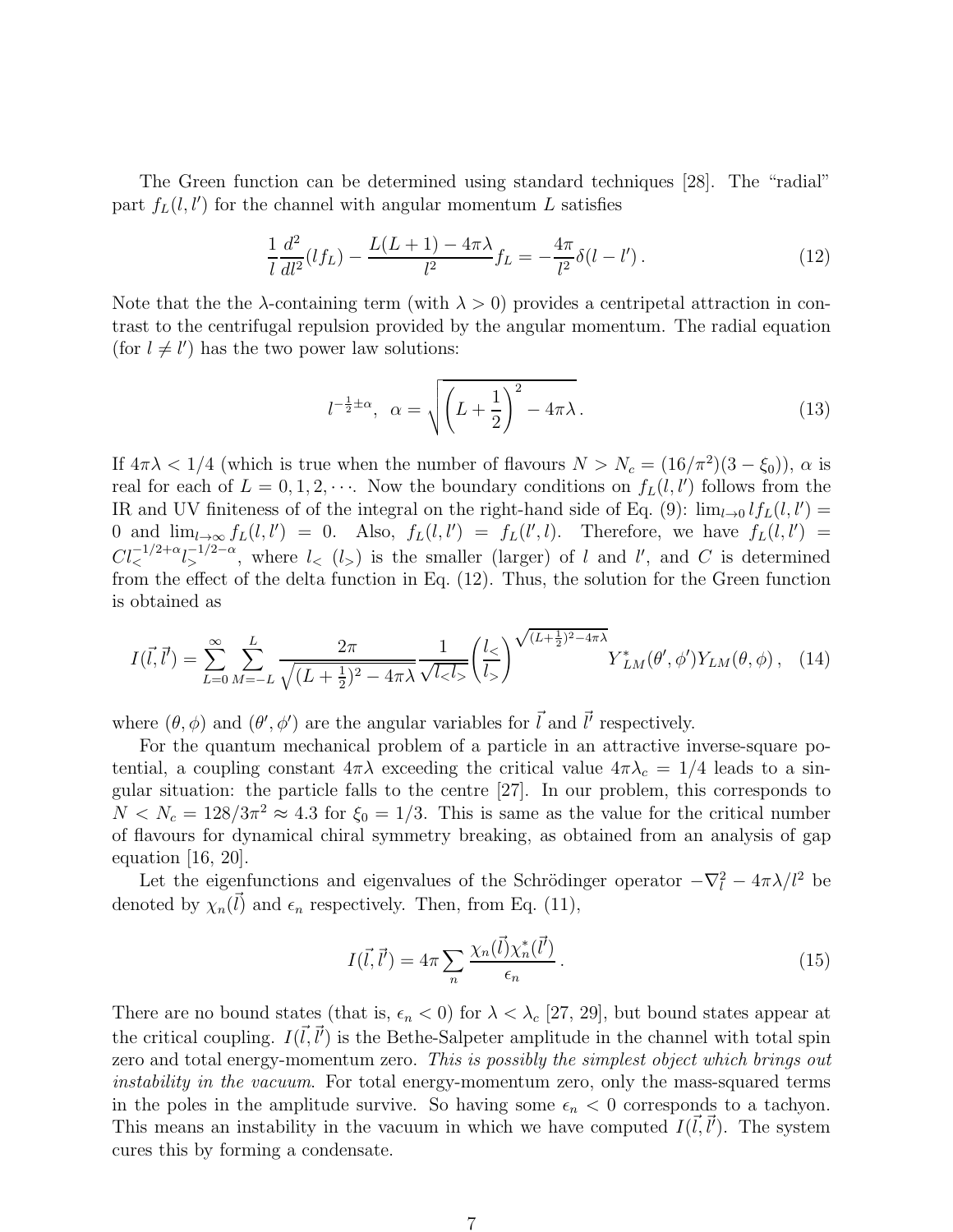Let us now join the  $l'$  lines in Fig. 4 to obtain the desired correlation function. Thus, we are to evaluate

$$
\mathcal{I}(l) \equiv \int \frac{d^3 l'}{(2\pi)^3} \frac{1}{l'^2} e^2 (3 - \xi_0) \frac{1}{\mu} I(\vec{l}, \vec{l}')
$$
(16)

in the limit  $l \to 0$ . Because of the integral over the angular variables for  $\vec{l}'$ , only the  $L = 0$ term is picked out from  $I(\vec{l}, \vec{l}')$ . Then

$$
\mathcal{I}(l) = \frac{e^2(3-\xi_0)}{4\pi^2\mu\sqrt{1/4 - 4\pi\lambda}} \int_0^\mu dl' \frac{1}{\sqrt{l_< l_>}} \left(\frac{l_<}{l_>}\right)^{\sqrt{1/4 - 4\pi\lambda}}.\tag{17}
$$

(The full  $1/(k^2 + \mu k)$  photon propagator provides an effective UV cutoff of  $O(\mu)$ .) On splitting the range of integration into  $(0, l)$  and  $(l, \mu)$ , and putting  $l' = lx$ , we get the two integrals:

$$
\int_0^1 dx \, x^{-1/2 + \sqrt{1/4 - 4\pi\lambda}} + \int_1^{\mu/l} dx \, x^{-1/2 - \sqrt{1/4 - 4\pi\lambda}}. \tag{18}
$$

While there is no divergence from the  $x = 0$  end, there is a divergence at  $x = \mu/l$  for  $l \to 0$ . On expanding  $\sqrt{1/4 - 4\pi\lambda}$  in powers of  $1/N$ , it is found to equal  $1/2 + \eta$  at  $O(1/N)$ , where  $\eta$  is given in Eq. (6). Also, the prefactor in the integral in Eq. (17) equals  $-\eta$ , to the lowest order in  $1/N$ . Thus,

$$
\mathcal{I}(l) = -\eta \int^{\mu/l} dx \, x^{-1-\eta} \sim \left(\frac{l}{\mu}\right)^{\eta} \tag{19}
$$

for  $l \to 0$ . (Since we have a divergence for  $l \to 0$ , the contribution of unity from the first diagram (the free-theory diagram) in Fig. 2 can be neglected.) We have thus demonstrated that the correlation function has a power law behaviour with the exponent  $\eta$ <sup>6</sup>

Let us now briefly consider the case  $q \neq 0$ . Let the incoming fermion-antifermion pair in the scattering amplitude have the momenta  $\vec{l} \pm \vec{q}/2$ , and the outgoing pair  $\vec{l}' \pm \vec{q}/2$ . Let us define  $\vec{L} = \vec{l}/q$  and  $\vec{L'} = \vec{l'}/q$ , and scale the loop momentum:  $\vec{L''} = \vec{l''}/q$ . Also define  $J(\vec{l}, \vec{l}', \vec{q}) = qI(\vec{l}, \vec{l}', \vec{q})$ . Then  $J(\vec{l}, \vec{l}', \vec{q})$  satisfies almost the same integral equation as Eq. (9) for  $I(\vec{l}, \vec{l}')$  with  $\vec{l} \to \vec{L}'$ ,  $\vec{l}' \to \vec{L}'$ ,  $\vec{l}'' \to \vec{L}''$ ; only the factor  $1/l''^2$  in the last term gets replaced with  $1/(|\vec{L}'' + \hat{q}/2||\vec{L}'' - \hat{q}/2|)$ , where  $\hat{q}$  is the unit vector along  $\vec{q}$ . (To simplify our analysis, we have used  $1/k$  as the fermion propagator.) This then gives the differential equation

$$
\left(\nabla_L^2 + \frac{4\pi\lambda}{|\vec{L} + \hat{q}/2||\vec{L} - \hat{q}/2|}\right) J(\vec{L}, \vec{L}', \vec{q}) = -4\pi\delta^{(3)}(\vec{L} - \vec{L}'). \tag{20}
$$

So, for large  $\vec{L}$ , we still have an inverse square potential, but near  $\vec{L} = \pm \hat{q}/2$  the potential is Coulomb-like. A potential of this form has also been obtained<sup>7</sup> following other routes.

 ${}^{6}$ This agrees with the result of Ref. [22] when the appropriate limits are taken.

<sup>&</sup>lt;sup>7</sup>The authors of Ref. [30] find the same value of  $N_c$  in QED<sub>3</sub> as ours. The two-centre potential appears in Section 4 of Ref. [31].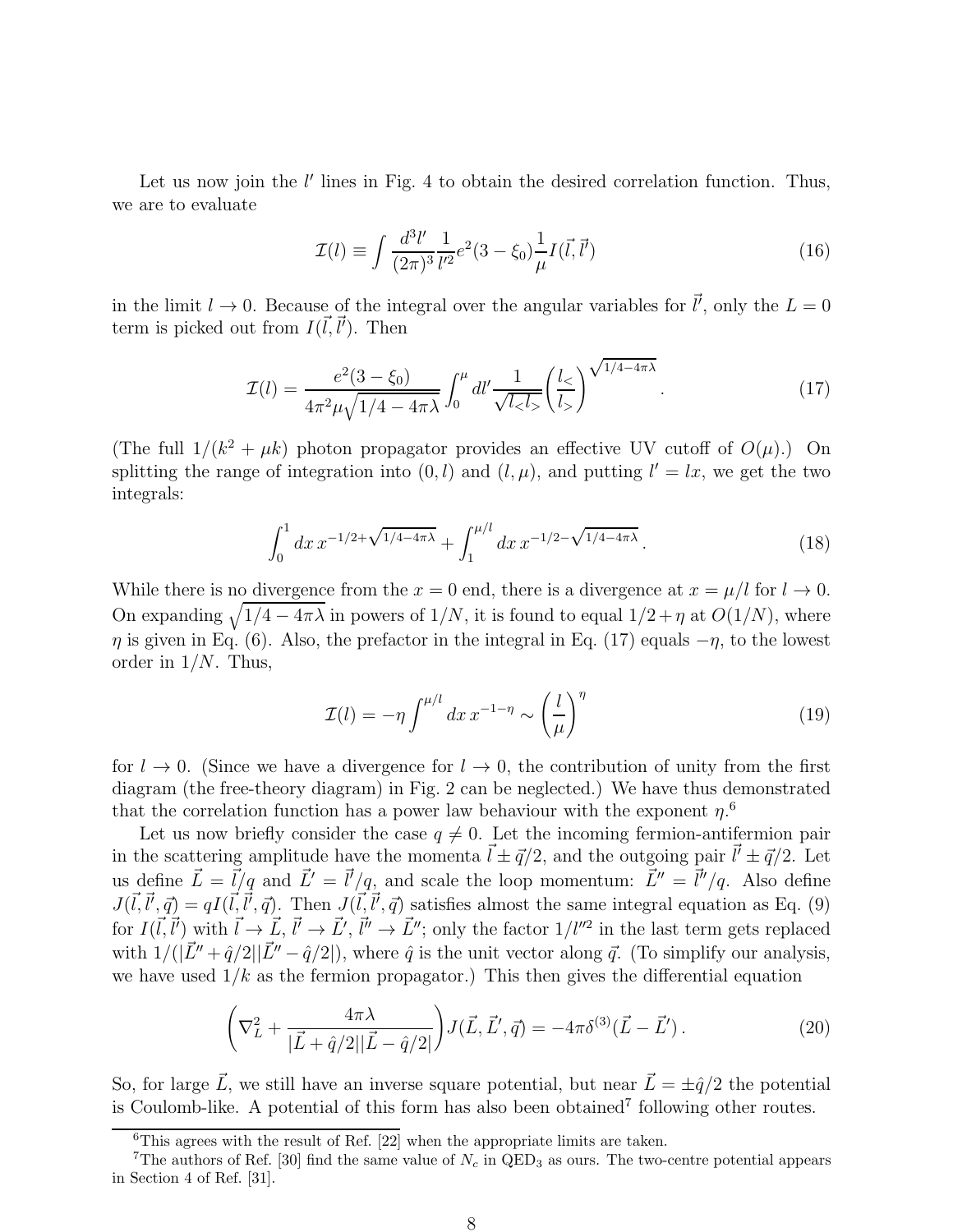In this paper, we demonstrated instability in the scalar channel of the fermion-antifermion scattering amplitude in massless  $QED_3$ , for number of flavours less than the critical value  $128/3\pi^2$  for which spontaneous chiral symmetry breaking takes place. This was done using only the ladder diagrams, and the instability was linked to the robust physical mechanism of an attractive inverse-square potential. We also determined the anomalous dimensions of the gauge-invariant composite operators to  $O(1/N)$ , first as coefficient of IR logarithm, and then as exponent of power law.

## Acknowledgements

We would like to thank Z. Tesanovic for stimulating correspondence. We also thank A. Bashir and V. Gusynin for useful communications. I.M. thanks IMSc, Chennai for hospitality during the course of this work. The LaTeX codes for the figures in this paper were generated primarily using JaxoDraw [32].

## References

- [1] R. Jackiw and S. Templeton, Phys. Rev. D23 (1981) 2291.
- [2] T. Appelquist and R. D. Pisarski, Phys. Rev. D23 (1981) 2305.
- [3] E.I. Guendelman and Z.M. Radulovic, Phys. Rev. D27 (1983) 357; ibid. D30 (1984) 1338.
- [4] T. Appelquist , M. J. Bowick, E. Cohler and L. C. R. Wijewardhana, Phys. Rev. Lett. 55 (1985) 1715.
- [5] N. E. Mavromatos and J. Papavassiliou, Phys. Rev. D60 (1999) 125008.
- [6] A. Bashir and A. Raya, Nucl. Phys. B709 (2005) 307 [arXiv:hep-ph/0405142].
- [7] C. S. Fischer, R. Alkofer, T. Dahm and P. Maris, Phys. Rev. D70 (2004) 073007  $\arXiv:hep-ph/0407104$ .
- [8] A. Bashir and A. Raya, arXiv:hep-ph/0511291.
- [9] W. Rantner and X. -G. Wen, Phys. Rev. Lett. 86 (2001) 3871 [arXiv:cond-mat/0010378].
- [10] M. Franz and Z. Tesanovic, Phys. Rev. Lett. 87 (2001) 257003 [arXiv:cond-mat/0012445].
- [11] S. J. Hands, J. B. Kogut, L. Scorzato and C. G. Strouthos, Phys.Rev. B70 (2004) 104501 [arXiv:hep-lat/0404013].
- [12] R. Fiore *et al.*, Phys. Rev. **D72** (2005) 094508  $\ar{Xiv:hep-lat/0506020}$ .